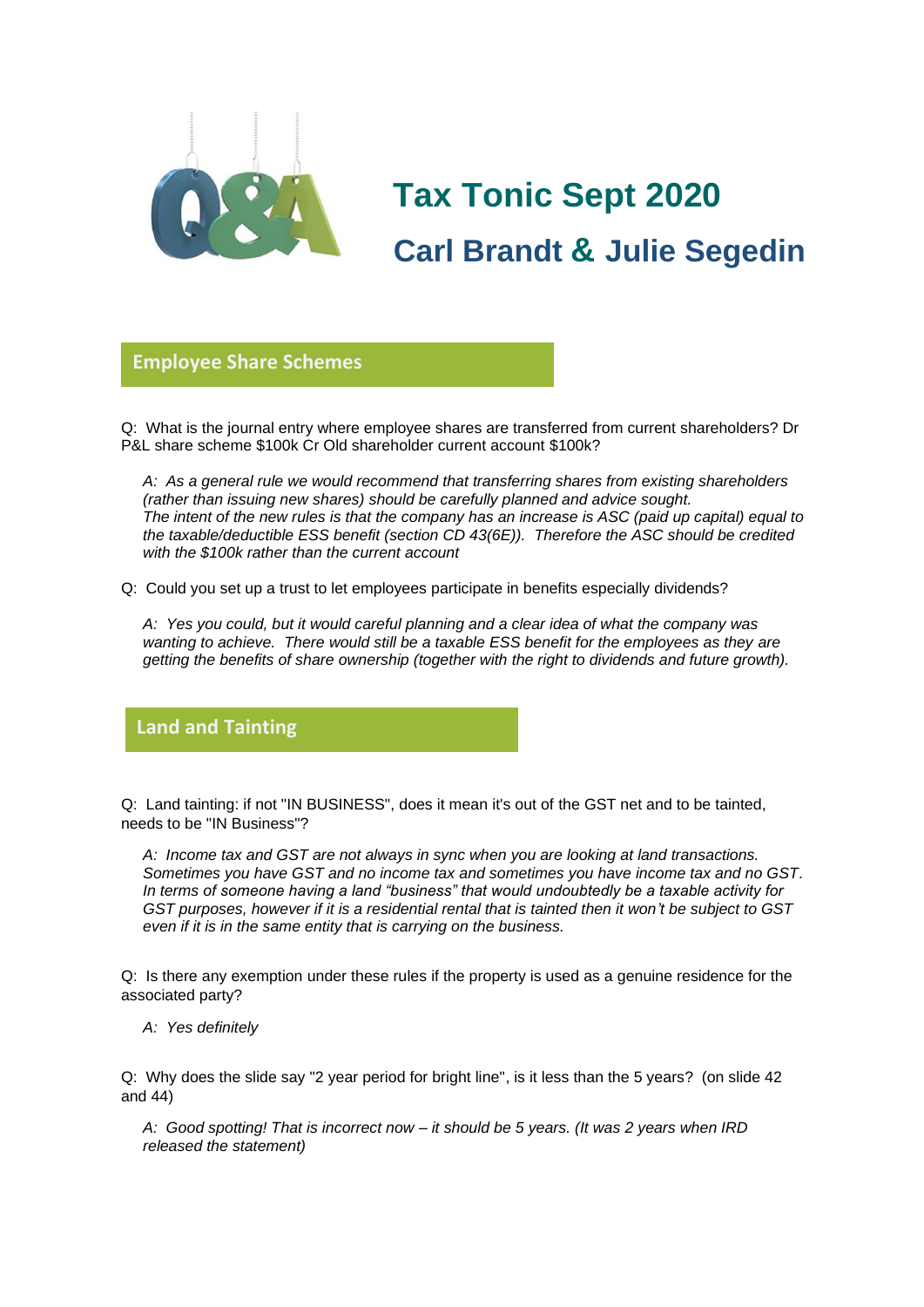Q: In the Royal Flush and Ex Prince example where the rental house is tainted by adding on the room, what/when is the cost price calculated ? Is it the cost price or the value at time of improvements?

*A: Good question. Unfortunately it is the original cost of the land. Interestingly if the property had been transferred to another associated entity for some commercial reason before the work was done the cost base would be the new cost base. I actually had a question on this last week!'*

### **Fonterra deferred payments**

Q: Re Fonterra deferred payments. If I am preparing financials under IFRS and estimate the income **glorio** based on full estimated payout (eg \$7.10), can I then file tax on a different cash basis? Or am I under IFRS accrual rules?

*A: The tax rules around derivation take precedence as far as calculating the profit for tax goes (and this is not a Financial Arrangement so these spreading rules don't arise), therefore you could do a tax adjustment to back out the deferred payments until they are actually quantified and paid.*

**Quick Fire**

*.* 

Q: Quick Fire: if a person has 2020 RIT of \$3500, hence not required to pay 2021 prov tax. But **Glorio** when that person files actual 2021 income tax, and 2021 RIT turns out to be \$5,500, they become provisional taxpayer for the 2021 tax year. Will there be penalty & UOMI for the no payment of 2021, P1, P2, P3?

*A: No provided assuming the 2020 return was filed before P1, P2 and P3. If 2020 wasn't filed at P1 no prov would be payable provided 2019 was below \$5,000 RIT was between RIT*

## **Leaky apartment R&M audits**

Q: The biggest issue we have with the larger leaky home issues with Body Corps is trying to **Glorio**understand what levies are actually tax deductible. Body Corps are not clear, particularly the larger ones. Most of the time we are left with making a judgement call and at most, taking a conservative approach, anything done for a property shut down sometime for years would have to be seen as structural in its entirety

*A: Just because the leaky remediation project takes a few years does not mean it is capital expenditure, ie. it doesn't suddenly mean the work amounts to a "renewing, replacing or reconstructing substantially the whole of an asset" based on the relevant case law, merely due to time taken. A 'conservative' approach may not be helping the client here. We accept it can be difficult to get sufficient information from Body Corps, and ideally we need a detailed breakdown of the work completed, the builders quotes etc. As a very general guide my approach would be to start with 75-80% as acceptable R&M based on many apartment complexes I've seen.*